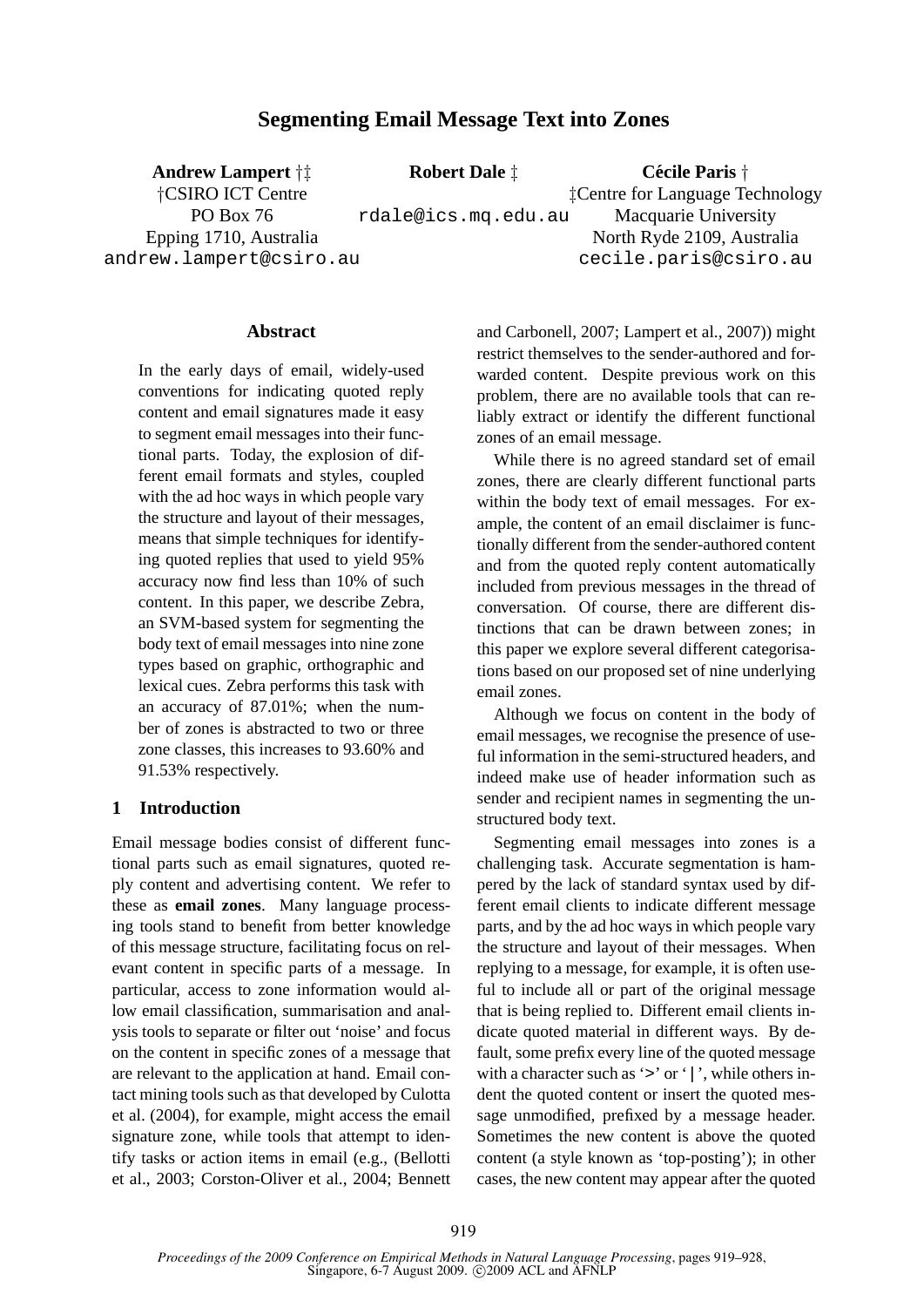content (bottom-posting) or interleaved with the quoted content (inline replying). Confounding the issue further is that users are able to configure their email client to suit their individual tastes, and can change both the syntax of quoting and their quoting style (top, bottom or inline replying) on a permessage basis.

To address these challenges, in this paper we describe Zebra, our email zone classification system. First we describe how Zebra builds and improves on previous work in Section 2. Section 3 then presents our set of email zones, along with details of the email data we use for system training and experiments. In Section 4 we describe two approaches to zone classification, one that is linebased and one that is fragment-based. The performance of Zebra across two, three and nine email zone classification tasks is presented and analysed in Section 5.

## **2 Related Work**

Segmenting email messages into zones requires both text segmentation and text classification. The main focus of most work on text segmentation is topic-based segmentation of news text (e.g., (Hearst, 1997; Beeferman et al., 1997)), but there have been some previous attempts at identifying functional zones in email messages.

Chen et al. (1999) looked at both linguistic and two-dimensional layout cues for extracting structured content from email signature zones in email messages. The focus of their work was on extracting information from already identified signature blocks using a combination of two-dimensional structural analysis and one-dimensional grammatical constraints; the intended application domain was as a component in a system for email textto-speech rendering. The authors claim that their system can be modified to also identify signature blocks within email messages, but their system performs this task with a recall of only 53%. No attempt is made to identify functional zones other than email signatures.

Carvalho and Cohen's (2004) Jangada system attempted to identify email signatures within plain text email messages and to extract email signatures and reply lines. Unfortunately, the 20 Newsgroups  $\text{corpus}^1$  they worked with contains 15year-old Usenet messages which are much more homogeneous in their syntax than contemporary

1 http://people.csail.mit.edu/jrennie/20Newsgroups/

email, particularly in terms of how quoted text from previous messages is indicated. As a result, using a very simple metric (a line-initial '>' character) to identify reply lines achieves more than 95% accuracy. In contrast, this same simple metric applied to the Enron email data we annotated detects less than 10% of actual reply or forward lines.

Usenet messages are also markedly different from contemporary email when it comes to email signatures. Most Usenet clients produced messages which conformed to RFC3676 (Gellens, 2004), a standard that formalised a "long-standing convention in Usenet news . . . of using two hyphens -- as the separator line between the body and the signature of a message." Unfortunately, this convention has long since ceased to be observed in email messages. Carvalho and Cohen's email signature detection approach also benefits greatly from a simplifying assumption that signatures are found in the last 10 lines of an email message. While this holds true for their Usenet message data, it is no longer the case for contemporary email.

In attempting to use Carvalho and Cohen's system to identify signature blocks and reply lines in our own work, we identified similar shortcomings to those noted by Estival et al. (2007). In particular, Jangada did not accurately identify forwarded or reply content in email data from the Enron email corpus. We believe that the use of older Usenet-style messages to train Jangada is a significant factor in the systematic errors the system makes in failing to identify quoted reply, forwarded and signature content in messages formatted in the range of message formats and styles popularised by Microsoft Outlook. These errors are a fundamental problem with Jangada, especially since Outlook is the most common client used to compose messages in our annotated email collection drawn from the Enron corpus. More generally, we note that Outlook is the most popular email client in current use, with an estimated 350–  $400$  million users worldwide,<sup>2</sup> representing anywhere up to 40% of all email users.<sup>3</sup>

More recently, as part of their work on profiling

<sup>2</sup>Xobni Co-founder Adam Smith and former Engineering VP Gabor Cselle have both published Outlook user statistics. See http://www.xobni.com/asmith/archives/66 and http://gaborcselle.com/blog/2008/05/xobnis-journey-toright-product.html.

<sup>3</sup> http://www.campaignmonitor.com/stats/email-clients/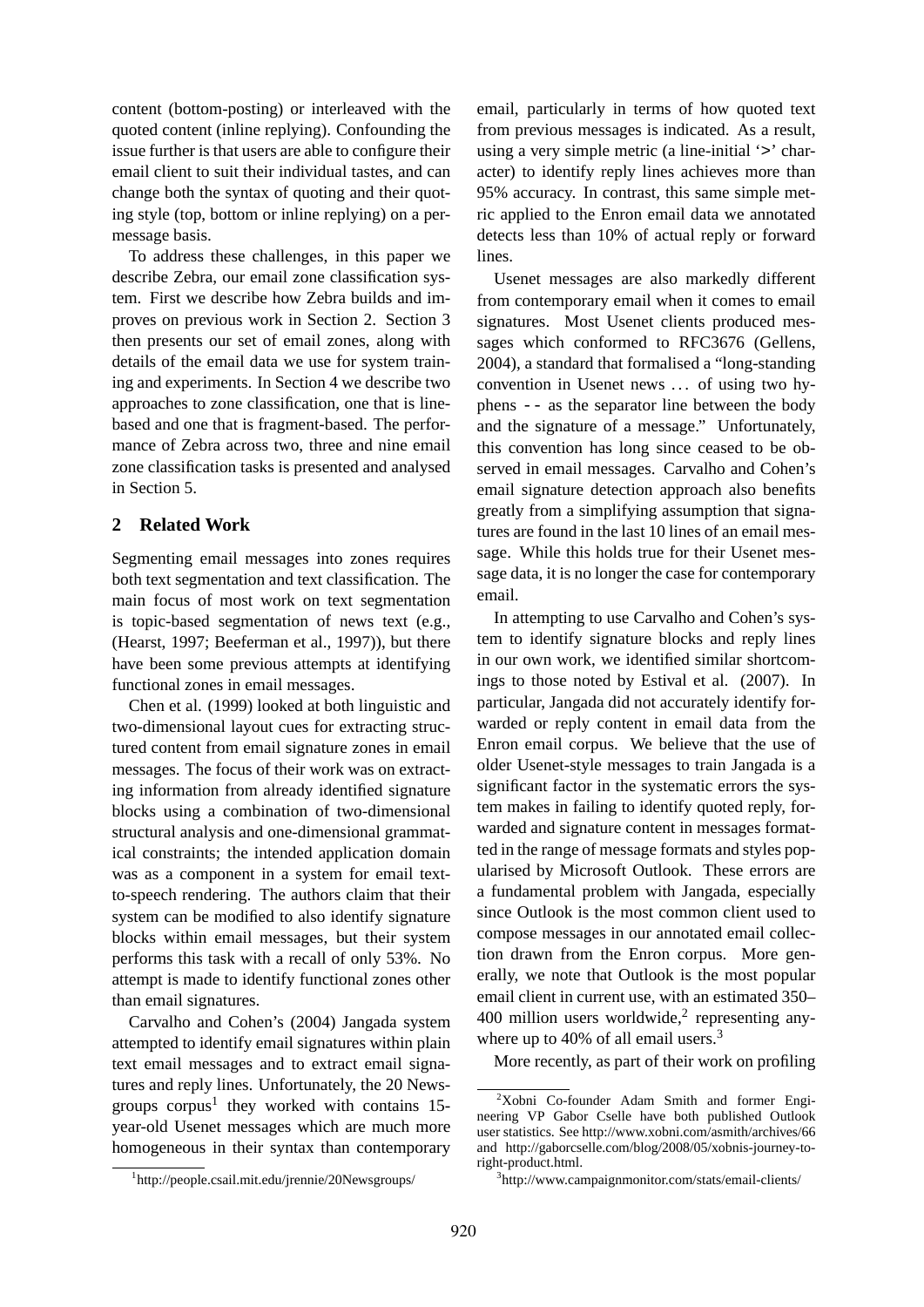authors of email messages, Estival et al. (2007) classified email bodies into five email zones. Their paper does not provide results for five-zone classification, but they report accuracy of 88.16% using a CRF classifier to distinguish three zones: reply, author and signature. We use their classification scheme as the starting point for our own set of email zones.

# **3 Email Zones**

As noted earlier, we refer to the different functional components of email messages as **email zones**. The zones we propose refine and extend the five categories — *Author Text*, *Signature*, *Advertisement* (automatically appended advertising), *Quoted Text* (extended quotations such as song lyrics or poems), and *Reply Lines* (including forwarded and reply text) — identified by Estival et al. (2007).

We consider that each line of text in the body of an email message belongs to one of nine more fine-grained email zones. We intend our nine email zones to be abstracted and adapted to suit different tasks. To illustrate, we present the zones below abstracted into three classes: senderauthored content, boilerplate content, and content quoted from other conversations. This is the zone partition we use to generate the three-zone results reported in Section 5. This categorisation is useful for problems such as finding action items in email messages: such detection tools would look in text from the sender-authored message zones for new action item information, and could also look in quoted conversation content to link new action item information (such as reported completions) to previous action item content.

Our nine email zones can also be reduced to a binary scheme to distinguish text authored by the sender from text authored by others. This distinction is useful for problems such as author attribution or profiling tasks. In this two-class case, the sender-authored zones would be *Author*, *Greeting*, *Signoff* and *Signature*, while the other-authored zones would be *Reply*, *Forward*, *Disclaimer*, *Advertising* and *Attachment*. This is the partition of zones we use in our two-zone experiments reported in Section 5.

# **3.1 Sender Zones**

Sender zones contain text written by the current email sender. The *Greeting* and *Signoff* zones are sub-zones of the *Author* zone, usually appearing as the first and last items respectively in the *Author* zone. Thus, our proposed sender zones are:

- 1. **Author:** New content from the current email sender. This specifically excludes any text authored by the sender that is included from previous messages.
- 2. **Greeting:** Terms of address and recipient names at the beginning of a message (e.g., *Dear/Hi/Hey Noam*).
- 3. **Signoff:** The message closing (e.g., *Thanks/Cheers/Regards, John*).

# **3.2 Quoted Conversation Zones**

Quoted conversation zones include both content quoted in reply to previous messages in the same conversation thread and forwarded content from other conversations.<sup>4</sup> Our quoted conversation zones are:

- 4. **Reply:** Content quoted from a previous message in the same conversation thread, including any embedded signatures, attachments, advertising, disclaimers, author content and forwarded content. Content in a reply content zone may include previously sent content authored by the current sender.
- 5. **Forward:** Content from an email message outside the current conversation thread that has been forwarded by the current email sender, including any embedded signatures, attachments, advertising, disclaimers, author content and reply content.

# **3.3 Boilerplate Zones**

Boilerplate zones contain content that is reused without modification across multiple email messages. Our proposed boilerplate zones are:

6. **Signature:** Content containing contact or other information that is automatically inserted in a message. In contrast to disclaimer or advertising content, signature content is usually templated content written once by the email author, and automatically or semiautomatically included in email messages. A

<sup>4</sup>Although we recognise the need for the *Quoted Text* zone proposed by Estival et al. (2007), no such data occurs in our collection of annotated email messages. We therefore omit this zone from our current set.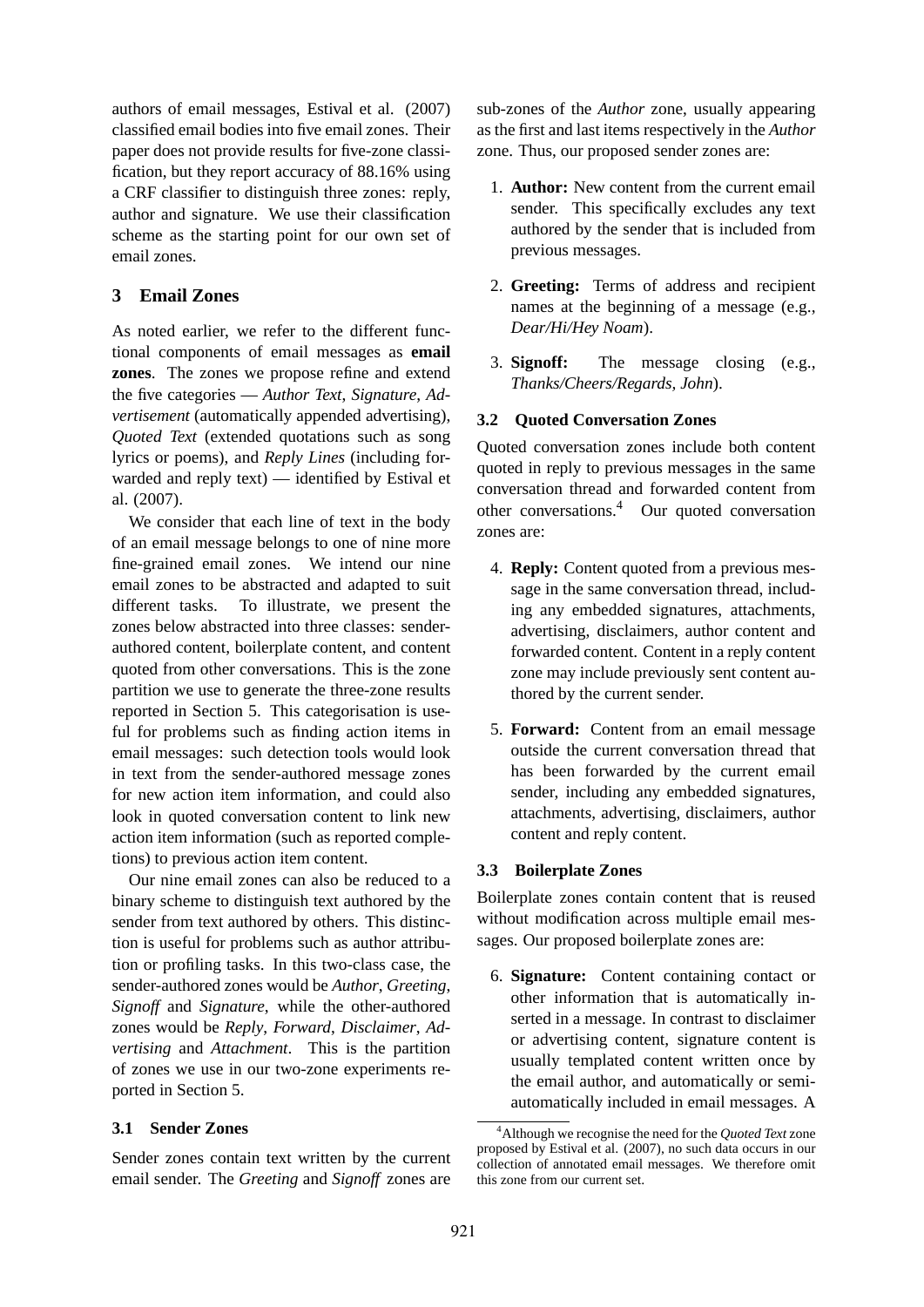user may also use a *Signature* in place of a *Signoff*; in such cases, we still mark the text as a *Signature*.

- 7. **Advertising:** Advertising material in an email message. Such material often appears at the end of a message (e.g., *Do you Yahoo!?*), but may also appear prefixed or inline with the content of the message, (e.g., in sponsored mailing lists).
- 8. **Disclaimer:** Legal disclaimers and privacy statements, often automatically appended.
- 9. **Attachment:** Automated text indicating or referring to attached documents, such as that shown in line 16 of Figure 1. Note that this zone does not apply to manually authored reference to attachments, nor to the actual content of attachments (which we do not classify).

### **3.4 Email Data and Annotation**

The training data for our zone classifier consists of 11881 annotated lines from almost 400 email messages drawn at random from the Enron email corpus (Klimt and Yang, 2004).<sup>5</sup> We use the database dump of the corpus released by Andrew Fiore and Jeff Heer.<sup>6</sup> This version of the corpus has been processed to remove duplicate messages and to normalise sender and recipient names, resulting in just over 250,000 email messages. No attachments are included. Following Estival et al. (2007), we used only a single annotator since the task revealed itself to be relatively uncontroversial. Each line in the body text of selected messages was marked by the annotator (one of the authors) as belonging to one of the nine zones. After removing blank lines, which we do not attempt to classify, we are left with 7922 annotated lines as training data for Zebra. The frequency of each zone within this annotated dataset is shown in Table 3.

Figure 1 shows an example of an email message with each line annotated with the appropriate email zone. Two zone annotations are shown for each line (in separate columns), one using the nine fine-grained zones and the second using the abstracted three-zone scheme described in Section 3. Note, however, that not all of the nine fine-grained zones, nor all of the three abstracted zones, are actually present in this particular message.

#### **4 Zone Segmentation and Classification**

Our email zone classification system is based around an SVM classifier using features that capture graphic, orthographic and lexical information about the content of an email message.

To classify the zones in an email message, we experimented with two approaches. The first employs a two-stage approach that segments a message into zone fragments and then classifies those fragments. Our second method simply classifies lines independently, returning a classification for each non-blank line in an email message. Our hypothesis was that classifying larger text fragments would lead to better performance due to the text fragments containing more cues about the zone type.

#### **4.1 Zone Fragment Classification**

Zone fragment classification is a two-step process. First it predicts the zone boundaries using a simple heuristic, then it classifies the resulting *zone fragments*, the sets of content lines that lie between these hypothesised boundaries.

In order to determine how well we can detect zone boundaries, we first need to establish the correct zone boundaries in our collection of zoneannotated email messages.

### **4.1.1 Zone Boundaries**

A zone boundary is defined as a continuous collection of one or more lines that separate two different email zones. Lines that separate two zones and are blank, contain only whitespace or contain only punctuation characters are called **buffer lines**.

Since classification of blank lines between zones is often ambiguous, empty or whitespaceonly buffer lines are not included as content in any zone, and thus are not classified. Instead, they are treated as strictly part of the zone boundary. In Figure 1, these lines are shown without any zone annotation. Zone boundary lines that are included as content in a zone have their zone annotation styled in bold and underlined. The important point here is that zone boundaries are specific to a zone classification scheme. For nine-zone classification of the message in Figure 1, there are six zone boundaries: line 2, lines 10–11, line 12, line 15, lines 17–20, and lines 30–33. For three-zone clas-

 $5$ This annotated dataset is available from http://zebra.thoughtlets.org/.

<sup>6</sup> http://bailando.sims.berkeley.edu/enron/enron.sql.gz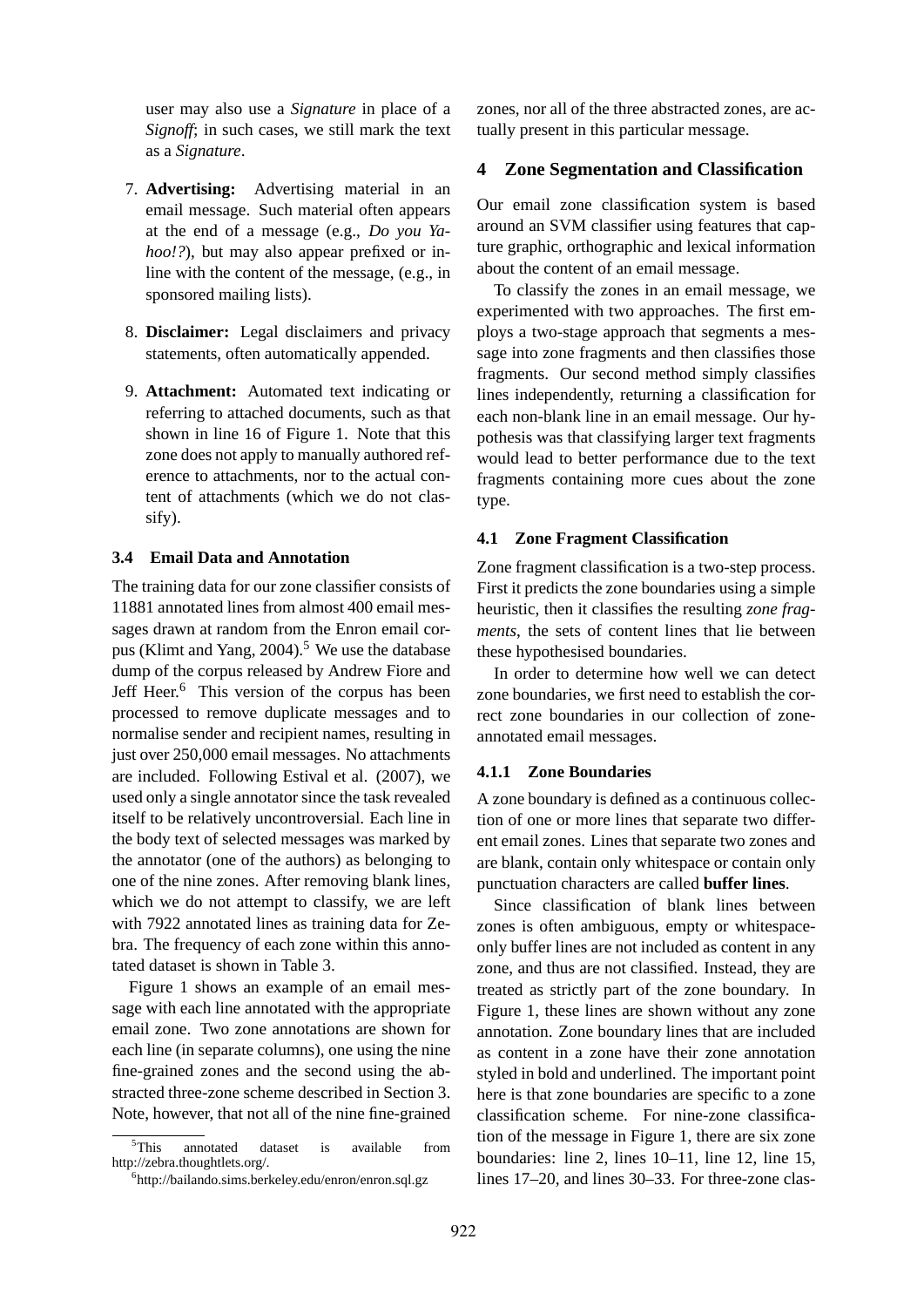| From:          | <seckas@cwt.com></seckas@cwt.com>                                               | Sent:             | Mon May 08 03:26:00 +1000 2000 |
|----------------|---------------------------------------------------------------------------------|-------------------|--------------------------------|
| To:            | <sara.shackleton@enron.com>;</sara.shackleton@enron.com>                        |                   |                                |
| $_{\rm{Cc:}}$  |                                                                                 |                   |                                |
| Subject:       | Final memorandum regarding pulp and paper transactions                          |                   |                                |
| Line           |                                                                                 | 9 Zone            | 3 Zone                         |
| $\mathbf{1}$   | Sara:                                                                           | Greeting          | Sender                         |
| $\overline{2}$ |                                                                                 |                   | Sender                         |
|                | 3 Last week I had sent you a final version of the memorandum regarding pulp and | Author            | Sender                         |
|                | 4 paper transactions (with attachment). However, this morning I had an          | Author            | Sender                         |
|                | 5 computer-generated error message regarding that transmission. I am sending    | Author            | Sender                         |
| 6              | you                                                                             | Author            | Sender                         |
|                | 7 the files again just in case you didn't receive them or couldn't open them.   | Author            | Sender                         |
| 8              |                                                                                 | Author            | Sender                         |
|                | 9 If you would like a hard copy, please e-mail me back and I will send you a    | Author            | Sender                         |
| 10             | set.                                                                            | Author            | Sender                         |
| 11             | Thanks.                                                                         | Signoff           | Sender                         |
| 12             |                                                                                 |                   |                                |
|                | 13 Scott Eckas                                                                  | Signature         | Boilerplate                    |
| 14             | 212-504-6968                                                                    | Signature         | Boilerplate                    |
| 15             |                                                                                 |                   | Boilerplate                    |
| 16             | (See attached file: 0463515.04)(See attached file: 0464504.01)                  | Attachment        | Boilerplate                    |
| 17             |                                                                                 |                   | Boilerplate                    |
| 18             |                                                                                 |                   | Boilerplate                    |
| 19             |                                                                                 |                   | Boilerplate                    |
| $20\,$         |                                                                                 | Disclaimer        | Boilerplate                    |
|                | 21  NOTE: The information in this email is confidential and may be              | Disclaimer        | Boilerplate                    |
| 22             | [legally privileged. If you are not the intended recipient, you ]               | Disclaimer        | Boilerplate                    |
| 23             | [must not read, use or disseminate the information. Although this]              | Disclaimer        | Boilerplate                    |
| 24             | [email and any attachments are believed to be free of any virus or]             | Disclaimer        | Boilerplate                    |
| 25             | [other defect that might affect any computer system into which it]              | Disclaimer        | Boilerplate                    |
| 26             | is received and opened, it is the responsibility of the recipient               | Disclaimer        | Boilerplate                    |
| 27             | (to ensure that it is virus free and no responsibility is accepted)             | Disclaimer        | Boilerplate                    |
| 28             | (by Cadwalader, Wickersham & Taft for any loss or damage arising in)            | Disclaimer        | Boilerplate                    |
| 29             | any way from its use.                                                           | Disclaimer        | Boilerplate                    |
| 30             |                                                                                 | Disclaimer        | Boilerplate                    |
| 31             |                                                                                 |                   | Boilerplate                    |
| 32             |                                                                                 |                   | Boilerplate                    |
| 33             |                                                                                 |                   | Boilerplate                    |
| 34             | $-0463515.04$                                                                   | Attachment        | Boilerplate                    |
|                | 35 - 0464504.01                                                                 | <b>Attachment</b> | Boilerplate                    |

Figure 1: An example email message marked with both nine- and three-zone annotations.

sification, the only zone boundary consists of line 12, separating the sender and boilerplate zones.

Based on these definitions, there are three different types of zone boundaries:

- 1. **Blank boundaries** contain only empty or whitespace-only buffer lines. Lines in these zone boundaries are strictly separate from the zone content. An example is Line 12 in Figure 1, for both the three- and nine-zone classification.
- 2. **Separator boundaries** contain only buffer lines, but must contain at least one punctuation-character buffer line that is

retained as content in one or both zones. In Figure 1, an example is the zone boundary containing lines 17–20 that separates the *Attachment* and *Disclaimer* zones for ninezone classification, since line 20 is retained as part of the *Disclaimer* zone content.

3. **Adjoining boundaries** consist of the last content line of the earlier zone and the first content line of the following zone. These boundaries occur where no buffer lines exist between the two zones. An example is the zone boundary containing lines 10 and 11 that separates the *Author* and *Signoff* zones in Figure 1 for nine-zone classification.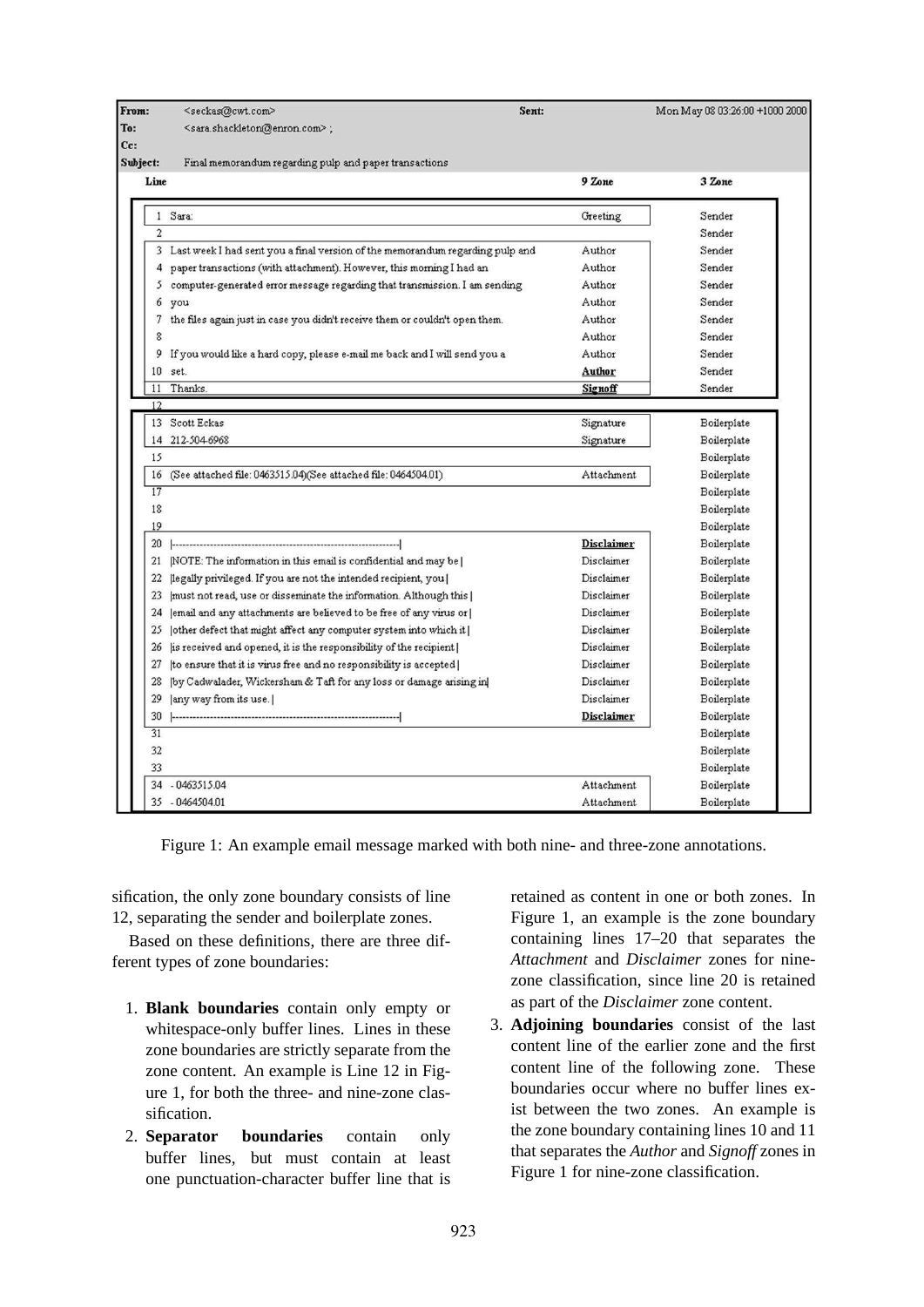## **4.1.2 Hypothesising Zone Boundaries**

To identify zone boundaries in unannotated email data, we employ a very simple heuristic approach. Specifically, we consider every line in the body of an email message that matches any of the following criteria to be a zone boundary:

- 1. A blank line;
- 2. A line containing only whitespace; or
- 3. A line beginning with four or more repeated punctuation characters, optionally prefixed by whitespace.

Our efforts to apply more sophisticated machine-learning techniques to identifying zone boundaries could not match the 90.15% recall achieved by this simple heuristic. The boundaries missed by the simple heuristic are all **adjoining boundaries**, where two zones are not separated by any buffer lines. An example of a boundary that is not detected by our heuristic is the zone boundary between the *Author* and *Signoff* zones in Figure 1 formed by lines 10 and 11.

Obviously, our simple boundary heuristic detects **actual boundaries** as well as **spurious boundaries** that do not actually separate different email zones. Unsurprisingly, the number of spurious boundaries is large. The precision of our simple heuristic across our annotated set of email messages is 22.5%, meaning that less than 1 in 4 hypothesised zone boundaries is an actual boundary. The underlying email zones average more than 12 lines in length, including just over 8 lines of non-blank content. Due to the number of spurious boundaries, fragments contain less than half this amount — approximately 3 lines of non-blank content on average. One of the most common types of spurious boundaries detected are the blank lines that frequently separate paragraphs within a single zone.

For three-zone classification, the set of predicted boundaries remains the same, but there are less actual boundaries to find, so recall increases to 96.3%. However, because many boundaries from the nine-zone classification are not boundaries for the three-zone classification, precision decreases to 14.7%.

### **4.1.3 Classifying Zone Fragments**

Having segmented the email message into candidate zone fragments, we classify these fragments using the SMO implementation provided by Weka (Witten and Frank, 2005) with the features described in Section 4.3.

Although our boundary detection heuristic has better than 90% recall, the small number of actual boundaries that are not detected result in some zone fragments containing lines from more than one underlying email zone. In these cases, we consider the mode of all annotation values for lines in the fragment (i.e., the most frequent zone annotation) to be the gold-standard zone type for the fragment. This, of course, may mean that we somewhat unfairly penalise the accuracy of our automated classification when Zebra detects a zone that is indeed present in the fragment, but is not the most frequent zone.

### **4.2 Line Classification**

Our line-based classification approach simply extracts all non-blank lines from an email message and classifies lines one-by-one, using the same features as for fragment-based classification. This approach is the same as the signature and reply line classification approach used by Carvalho and Cohen (2004).

## **4.3 Classification Features**

We use a variety of graphic, orthographic and lexical features for classification in Zebra. The same features are applied in both the line-based and the fragment-based zone classification (to either individual lines or zone fragments). In the description of our features, we refer to both single lines and zone fragments (collections of contiguous lines) as **text fragments**.

### **4.3.1 Graphic Features**

Our graphic features capture information about the presentation and layout of text in an email message, independent of the actual words used. This information is a crucial source of information for identifying zones. Such information includes how the text is organised and ordered, as well as the 'shape' of the text. The specific features we employ are:

- the number of words in the text fragment;
- the number of Unicode code points (i.e., characters) in the text fragment;
- the start position of the text fragment (equal to one for the first line in the message, two for the second line and increasing monotonically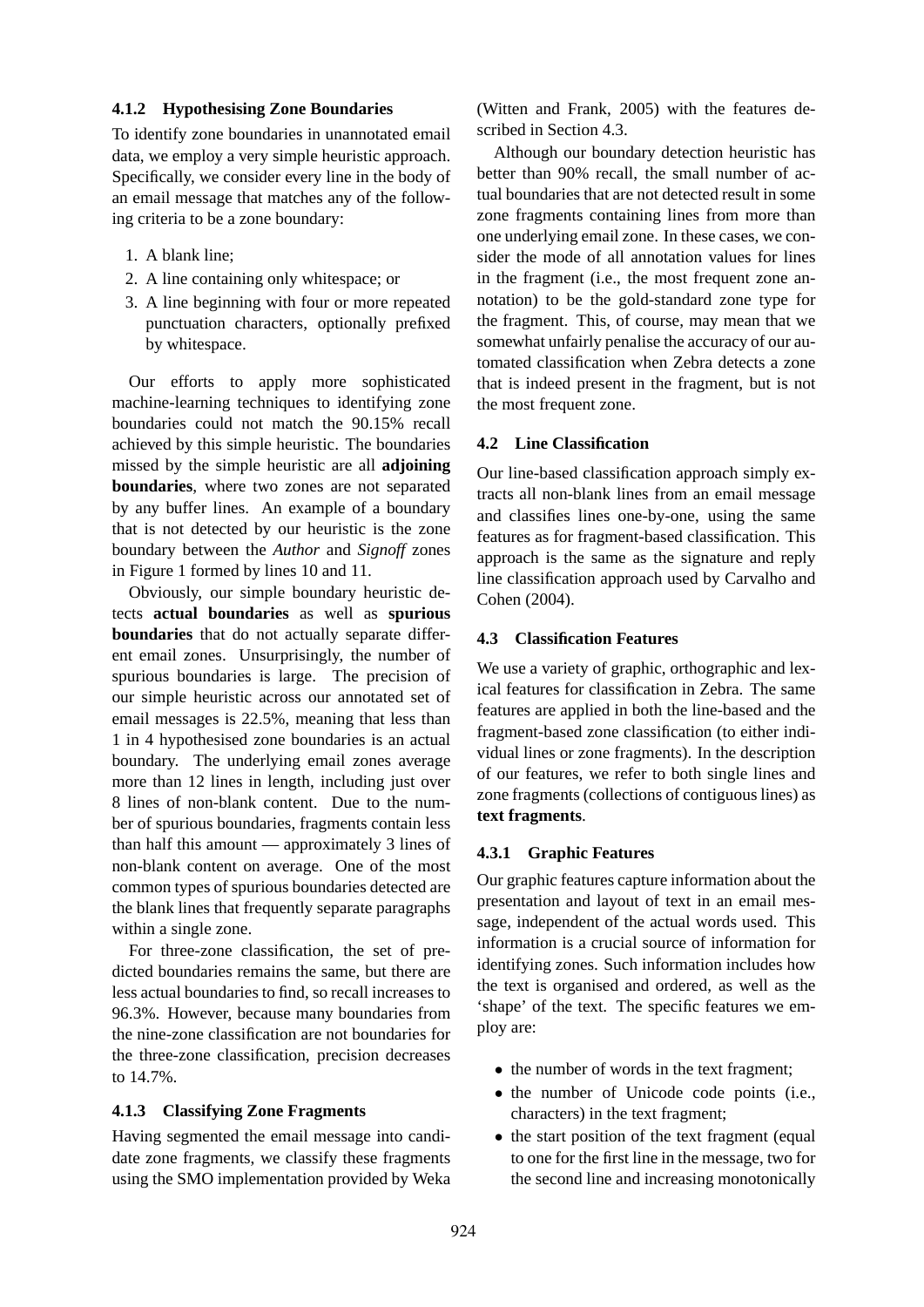through the message; we also normalise the result for message length);

- the end position of the text fragment (calculated as above and again normalised for message length);
- the average line length (in characters) within the text fragment (equal to the line length for line-based text fragments);
- the length of the text fragment (in characters) relative to the previous fragment;
- the length of the text fragment (in characters) relative to the following fragment;
- the number of blank lines preceding the text fragment; and
- the number of blank lines following the text fragment.

## **4.3.2 Orthographic Features**

Our orthographic features capture information about the use of distinctive characters or character sequences including punctuation, capital letters and numbers. Like our graphic features, orthographic features tend to be independent of the words used in an email message. The specific orthographic features we employ include:

- whether all lines start with the same character  $(e.g., '>}')$ ;
- whether a prior text fragment in the message contains a quoted header;
- whether a prior text fragment in the message contains repeated punctuation characters;
- whether the text fragment contains a URL;
- whether the text fragment contains an email address;
- whether the text fragment contains a sequence of four or more digits;
- the number of capitalised words in the text fragment;
- the percentage of capitalised words in the text fragment;
- the number of non-alpha-numeric characters in the text fragment;
- the percentage of non-alpha-numeric characters in the text fragment;
- the number of numeric characters in the text fragment;
- the percentage of numeric characters in the text fragment;
- whether the message subject line contains a reply syntax marker such as *Re:* ; and

• whether the message subject line contains a forward syntax marker such as *Fw:*.

## **4.3.3 Lexical Features**

Finally, our lexical features capture information about the words used in the email text. We use unigrams to capture information about the vocabulary and word bigram features to capture short range word order information. More specifically, the lexical features we apply to each text fragment include:

- each word unigram, calculated with a minimum frequency threshold cutoff of three, represented as a separate binary feature;
- each word bigram, calculated with a minimum frequency threshold cutoff of three, represented as a separate binary feature;
- whether the text fragment contains the sender's name;
- whether a prior text fragment in the message contains the sender's name;
- whether the text fragment contains the sender's initials; and
- whether the text fragment contains a recipient's name.

Features that look for instances of sender or recipient names are less likely to be specific to a particular business or email domain. These features use regular expressions to find name occurrences, based on semi-structured information in the email message headers. First, we extract and normalise the names from the email headers to identify the relevant person's given name and surname. Our features then capture whether one or both of the given name or surname are present in the current text fragment. Features which detect user initials make use of the same name normalisation code to retrieve a canonical form of the user's name, from which their initials are derived.

## **5 Results and Discussion**

Table 1 shows Zebra's accuracy in classifying email zones. The results are calculated using 10 fold cross-validation. Accuracy is shown for three tasks — nine-, three- and two-zone classification — using both line and zone-fragment classification. Performance is compared against a majority class baseline in each case.

Zebra's performance compares favourably with previously published results. While it is difficult to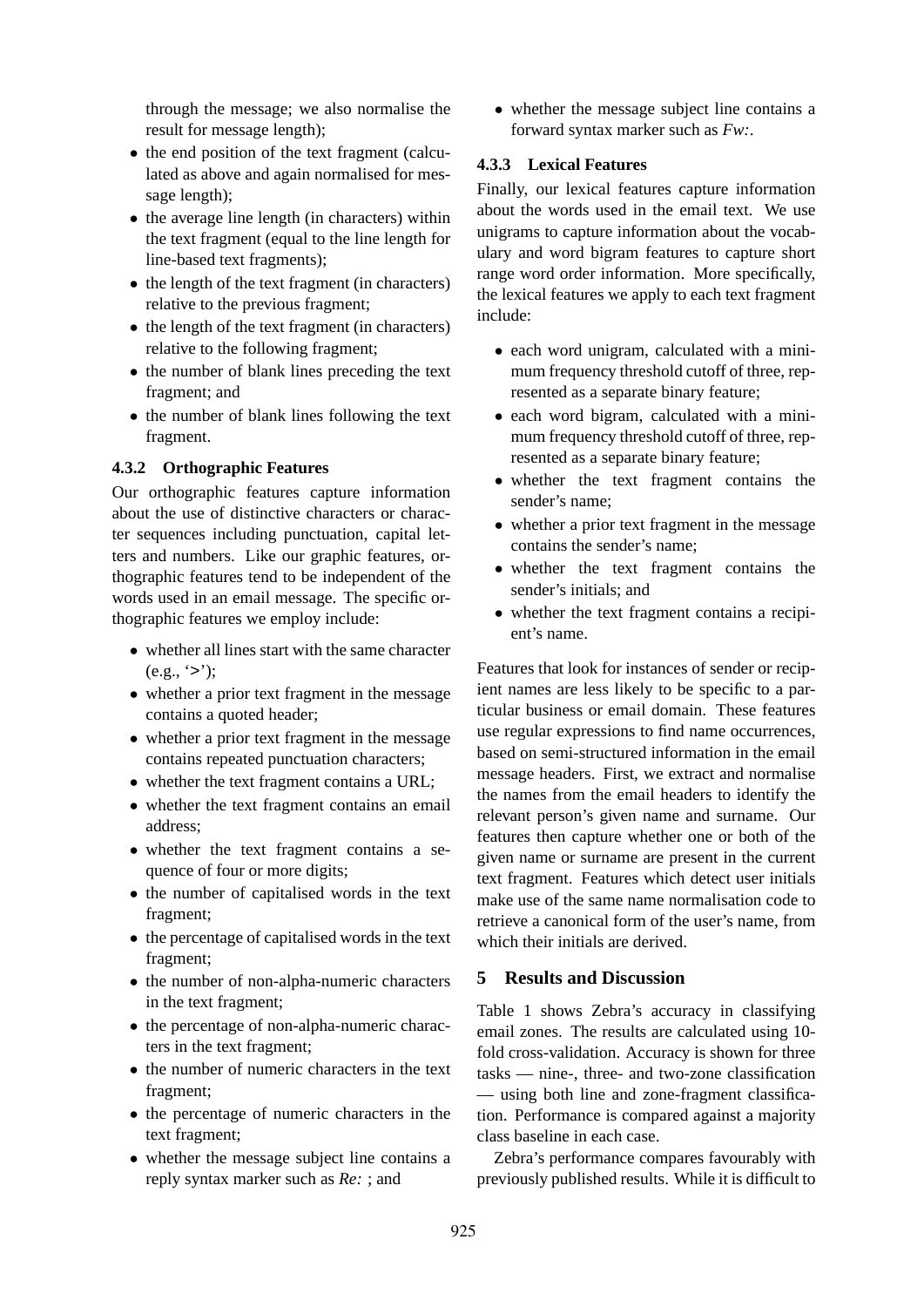|                                         | 2 Zones |                      | 3 Zones                                | 9 Zones |                  |  |
|-----------------------------------------|---------|----------------------|----------------------------------------|---------|------------------|--|
|                                         | Zebra   |                      | Baseline Zebra Baseline Zebra Baseline |         |                  |  |
| Lines<br>Fragments 92.09% 62.18% 91.37% |         | 93.60% 61.14% 91.53% | 58.55% 87.01%<br>59.44%                | 86.45%  | 30.94%<br>30.36% |  |

Table 1: Classification accuracy compared against a majority baseline

|                                              | 2 Zones |                      | 3 Zones                       | 9 Zones |                 |  |
|----------------------------------------------|---------|----------------------|-------------------------------|---------|-----------------|--|
|                                              | Zebra   |                      | Baseline Zebra Baseline Zebra |         | <b>Baseline</b> |  |
| Lines                                        |         | 90.62% 61.14% 86.56% | 58.55% 81.05%                 |         | 30.94%          |  |
| Fragments 91.14% 62.18% 89.44% 59.44% 82.55% |         |                      |                               |         | 30.36%          |  |

Table 2: Classification accuracy, without word n-gram features, compared against a majority baseline

directly compare, since not all systems are freely available and they are not trained or tested over the same data, our three-zone classification (identifying sender, boilerplate and quoted reply content) is very similar to the three-zone task for which (Estival et al., 2007) report 88.16% accuracy for their system and 64.22% accuracy using Carvalho and Cohen's Jangada system. Zebra outperforms both, achieving 91.53% accuracy using a line-based approach. In the two-zone task, where we attempt to identify sender-authored lines, Zebra achieves 93.60% accuracy and an F-measure of 0.918, exceeding the 0.907 F-measure reported for Estival et al.'s system tuned for exactly this task.

Interestingly, the line-based approach provides slightly better performance than the fragmentbased approach for each of the two-zone, threezone and nine-zone classification tasks. As noted earlier, our original hypothesis was that zone fragments would contain more information about the sequence and text shape of the original message, and that this would lead to better performance for fragment-based classification.

When we restrict our feature set to those that look only at the text of the line or zone fragment, the fragment-based approach does perform better than the line-based one. Using only word unigram features, for example, our fragment classifier achieves 78.7% accuracy. Using the same features, the line-based classifier achieves only 57.5% accuracy. When we add further features that capture sequence and shape information from outside the text fragment being classified (e.g., the length of a text segment compared to the text segment before and after, and whether a segment occurs

after another segment containing repeated punctuation or the sender's name), the line-based approach achieves a greater increase in accuracy than the fragment-based approach. This presumably is because individual lines intrinsically have less information about the message context, and so benefit more from the information added by the new features.

We also experimented with removing all word unigram and bigram features to explore the classifier's portability across different domains. This removed all vocabulary and word order information from our feature set. In doing so, our feature set was reduced to less than thirty features, consisting of mostly graphic and orthographic information. The few remaining lexical features captured only the presence of sender and recipient names, which are independent of any particular email domain. As expected, performance did drop, but not dramatically. Table 2 shows that average performance without n-grams (across two-, three- and nine-zone tasks) for line-based classification drops by 4.67%. In contrast, fragment-based classification accuracy drops by less than half this amount — an average of 2.26%. This suggests that, as we originally hypothesised, there are additional nonlexical cues in zone fragments that give information about the zone type. This makes the zone fragment approach potentially more portable for use across email data from different enterprise domains.

Of course, classification accuracy gives only a limited picture of Zebra's performance. Table 4 shows precision and recall results for each zone in the nine-zone line-based classification task. Per-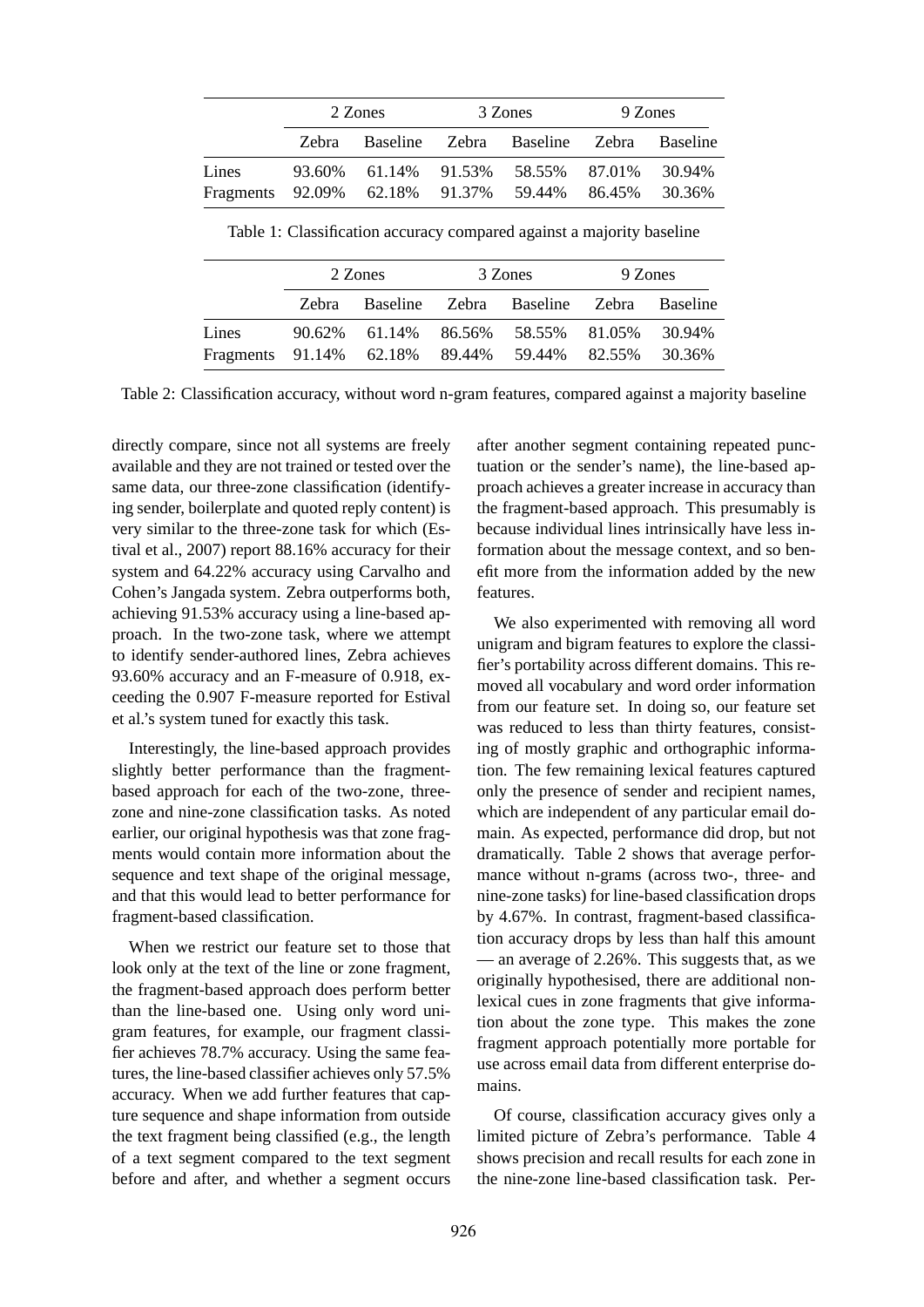|           | Total | Author |          | Signature Disclaim | Advert | Greet    | Signoff               | Reply    | Fwd           | Attach   |
|-----------|-------|--------|----------|--------------------|--------|----------|-----------------------|----------|---------------|----------|
| Author    | 2415  | 2197   | 56       |                    | 4      | 14       | 31                    | 43       | 53            | 8        |
| Signature | 383   | 93     | 203      | 4                  |        | $\Omega$ | 20                    | 28       | 31            |          |
| Disclaim  | 97    | 30     | 4        | 52                 |        | $\Omega$ | $\overline{0}$        | 2        | 9             |          |
| Advert    | 83    | 47     |          |                    | 20     | $\Omega$ | $\Omega$              |          |               |          |
| Greet     | 85    | 8      | $\theta$ | $_{0}$             |        | 74       | $\mathcal{D}_{\cdot}$ | $\Omega$ |               |          |
| Signoff   | 195   | 30     |          | $\theta$           |        | $\Omega$ | 147                   | 11       | $\mathcal{D}$ |          |
| Reply     | 2451  | 49     | 10       |                    |        |          | 10                    | 2222     | 154           | 0        |
| Fwd       | 2187  | 72     | 13       |                    | 8      |          | 3                     | 125      | 1958          | $\Omega$ |
| Attach    | 26    | 4      | $\theta$ |                    |        | $\theta$ | $\Omega$              |          |               | 20       |

Table 3: Confusion Matrix for 9 Zone Line Classification

formance clearly varies significantly across the different zones. For *Author*, *Greeting*, *Reply* and *Forward* zones, performance is good, with Fmeasure  $> 0.8$ . This is encouraging, given that many email tools, such as action-item detection and email summarisation would benefit from an ability to separate author content from reply content and forwarded content. The *Advertising*, *Signature* and *Disclaimer* zones show the poorest performance, particularly in terms of Recall. The *Advertising* and *Disclaimer* zones are almost certainly hindered by a lack of training data; they are two of the smallest zones in terms of number of lines of training data. The relatively poor *Signature* class performance is more interesting. Given the potential confusion between *Signoff* content and *Signature*s that function as *Signoff*s, one might expect confusion between *Signoff* and *Signature* zones, but Table 3 shows this is not the case. Instead, there is significant confusion between *Signature* and *Author* content, with almost 25% of *Signature* lines misclassified as *Author* lines. When word n-grams are removed from the feature set, the number of these misclassifications increases to almost 50%. These results reinforce our observation that the task of email signature extraction is much more difficult that it was in the days of Usenet messages.

# **6 Conclusion**

Identifying functional zones in email messages is a challenging task, due in large part to the diversity in syntax used by different email software, and the dynamic manner in which people employ different styles in authoring email messages. Zebra, our system for segmenting and classifying email message text into functional zones, achieves per-

| Zone        | Precision | Recall | F-Measure |
|-------------|-----------|--------|-----------|
| Author      | 0.868     | 0.910  | 0.889     |
| Signature   | 0.695     | 0.530  | 0.601     |
| Disclaimer  | 0.684     | 0.536  | 0.601     |
| Advertising | 0.588     | 0.241  | 0.342     |
| Greeting    | 0.822     | 0.871  | 0.846     |
| Signoff     | 0.690     | 0.754  | 0.721     |
| Reply       | 0.911     | 0.907  | 0.909     |
| Forward     | 0.884     | 0.895  | 0.889     |
| Attachment  | 0.625     | 0.769  | 0.690     |

Table 4: Precision and recall for nine-zone line classification

formance that exceeds comparable systems, and that is at a level to be practically useful to email researchers and system builders. In addition to releasing our annotated email dataset, the Zebra system will also be available for others to use<sup>7</sup>.

Because we employ a non-sequential learning algorithm, we encode sequence information into the feature set. In future work, we plan to determine the effectiveness of using a sequential learning algorithm like Conditional Random Fields (CRF). We note, however, that Carvalho and Cohen (2004) demonstrate that using a nonsequential learning algorithm with sequential features, as we do, has the potential to meet or exceed the performance of sequential learning algorithms.

## **Acknowledgments**

The authors are grateful to the anonymous reviewers for their insightful comments and suggestions.

<sup>7</sup> See http://zebra.thoughtlets.org for access to the annotated data and Zebra system